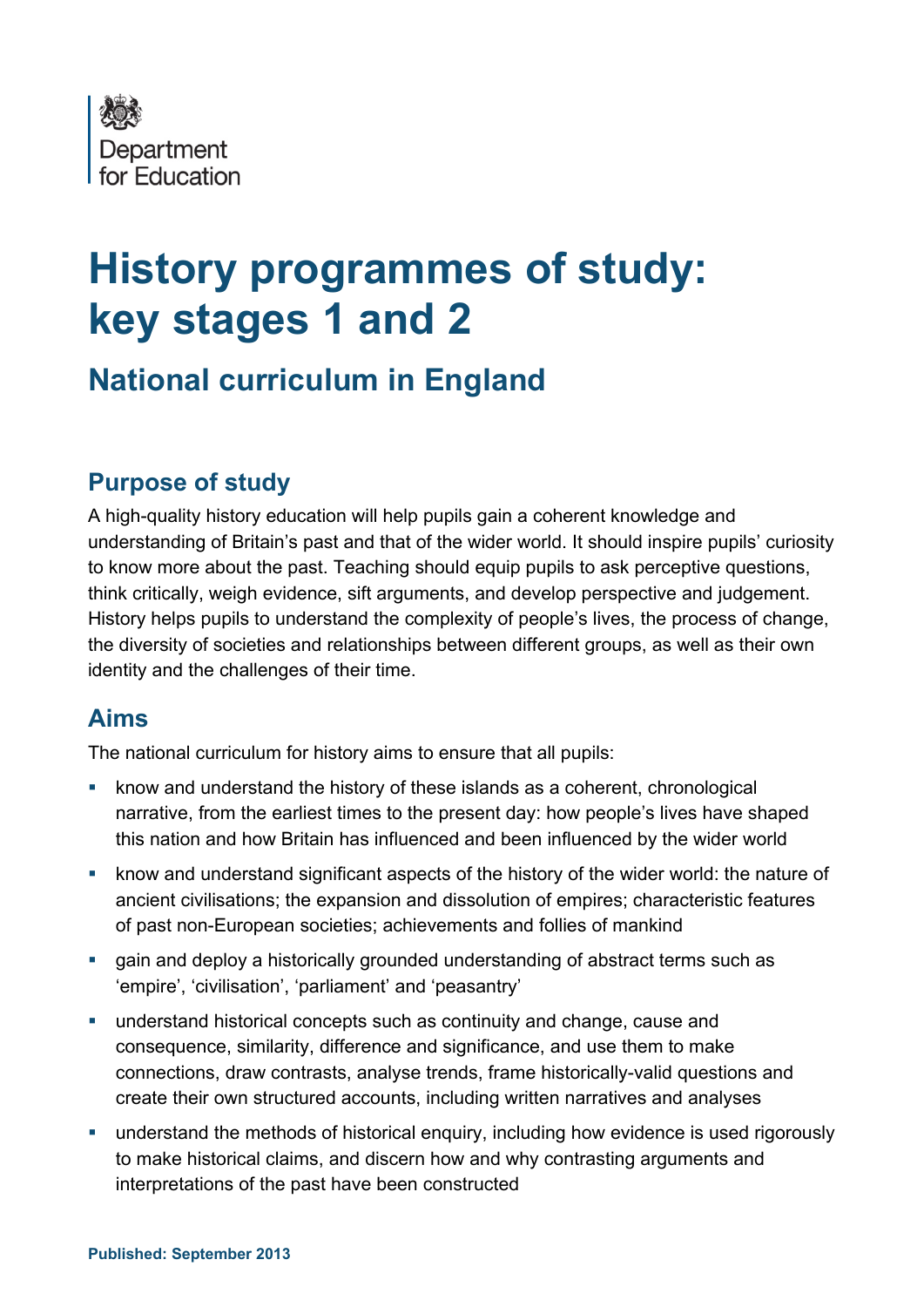gain historical perspective by placing their growing knowledge into different contexts, understanding the connections between local, regional, national and international history; between cultural, economic, military, political, religious and social history; and between short- and long-term timescales.

# **Attainment targets**

By the end of each key stage, pupils are expected to know, apply and understand the matters, skills and processes specified in the relevant programme of study.

**Schools are not required by law to teach the example content in [square brackets] or the content indicated as being 'non-statutory'.**

# **Subject content**

## **Key stage 1**

Pupils should develop an awareness of the past, using common words and phrases relating to the passing of time. They should know where the people and events they study fit within a chronological framework and identify similarities and differences between ways of life in different periods. They should use a wide vocabulary of everyday historical terms. They should ask and answer questions, choosing and using parts of stories and other sources to show that they know and understand key features of events. They should understand some of the ways in which we find out about the past and identify different ways in which it is represented.

In planning to ensure the progression described above through teaching about the people, events and changes outlined below, teachers are often introducing pupils to historical periods that they will study more fully at key stages 2 and 3.

Pupils should be taught about:

- changes within living memory. Where appropriate, these should be used to reveal aspects of change in national life
- events beyond living memory that are significant nationally or globally [for example, the Great Fire of London, the first aeroplane flight or events commemorated through festivals or anniversaries]
- the lives of significant individuals in the past who have contributed to national and international achievements. Some should be used to compare aspects of life in different periods [for example, Elizabeth I and Queen Victoria, Christopher Columbus and Neil Armstrong, William Caxton and Tim Berners-Lee, Pieter Bruegel the Elder and LS Lowry, Rosa Parks and Emily Davison, Mary Seacole and/or Florence Nightingale and Edith Cavell]
- significant historical events, people and places in their own locality.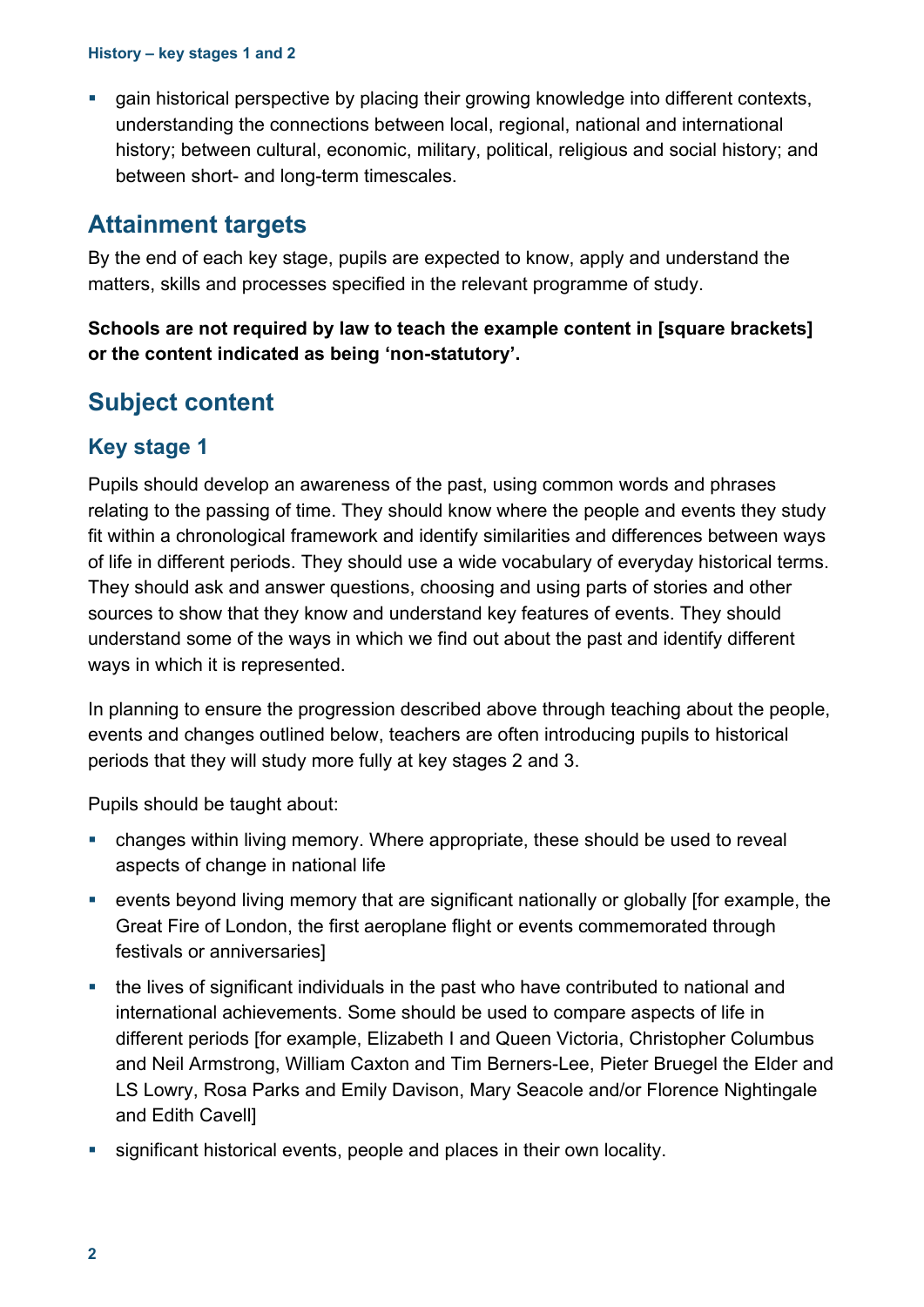## **Key stage 2**

Pupils should continue to develop a chronologically secure knowledge and understanding of British, local and world history, establishing clear narratives within and across the periods they study. They should note connections, contrasts and trends over time and develop the appropriate use of historical terms. They should regularly address and sometimes devise historically valid questions about change, cause, similarity and difference, and significance. They should construct informed responses that involve thoughtful selection and organisation of relevant historical information. They should understand how our knowledge of the past is constructed from a range of sources.

In planning to ensure the progression described above through teaching the British, local and world history outlined below, teachers should combine overview and depth studies to help pupils understand both the long arc of development and the complexity of specific aspects of the content.

Pupils should be taught about:

changes in Britain from the Stone Age to the Iron Age

## **Examples (non-statutory)**

This could include:

- late Neolithic hunter-gatherers and early farmers, for example, Skara Brae
- Bronze Age religion, technology and travel, for example, Stonehenge
- Iron Age hill forts: tribal kingdoms, farming, art and culture
- the Roman Empire and its impact on Britain

#### **Examples (non-statutory)**

This could include:

- Julius Caesar's attempted invasion in 55-54 BC
- the Roman Empire by AD 42 and the power of its army
- successful invasion by Claudius and conquest, including Hadrian's Wall
- **British resistance, for example, Boudically**
- 'Romanisation' of Britain: sites such as Caerwent and the impact of technology, culture and beliefs, including early Christianity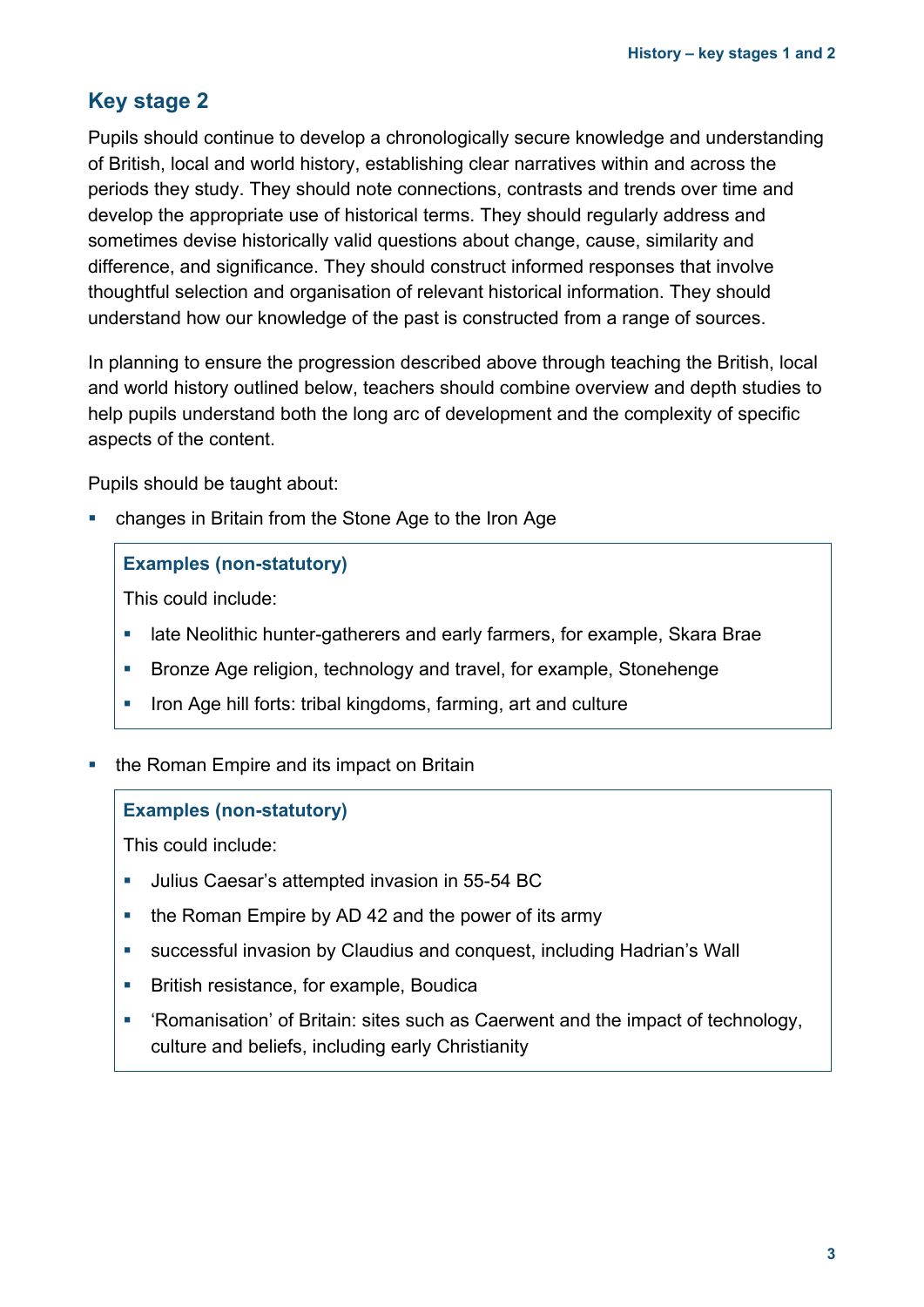**Britain's settlement by Anglo-Saxons and Scots** 

## **Examples (non-statutory)**

This could include:

- Roman withdrawal from Britain in c. AD 410 and the fall of the western Roman Empire
- Scots invasions from Ireland to north Britain (now Scotland)
- Anglo-Saxon invasions, settlements and kingdoms: place names and village life
- **Anglo-Saxon art and culture**
- Christian conversion Canterbury, Iona and Lindisfarne
- the Viking and Anglo-Saxon struggle for the Kingdom of England to the time of Edward the Confessor

## **Examples (non-statutory)**

This could include:

- **Viking raids and invasion**
- resistance by Alfred the Great and Athelstan, first king of England
- **Fig. 1** further Viking invasions and Danegeld
- **Anglo-Saxon laws and justice**
- **Edward the Confessor and his death in 1066**
- a local history study

## **Examples (non-statutory)**

- a depth study linked to one of the British areas of study listed above
- a study over time tracing how several aspects of national history are reflected in the locality (this can go beyond 1066)
- a study of an aspect of history or a site dating from a period beyond 1066 that is significant in the locality.